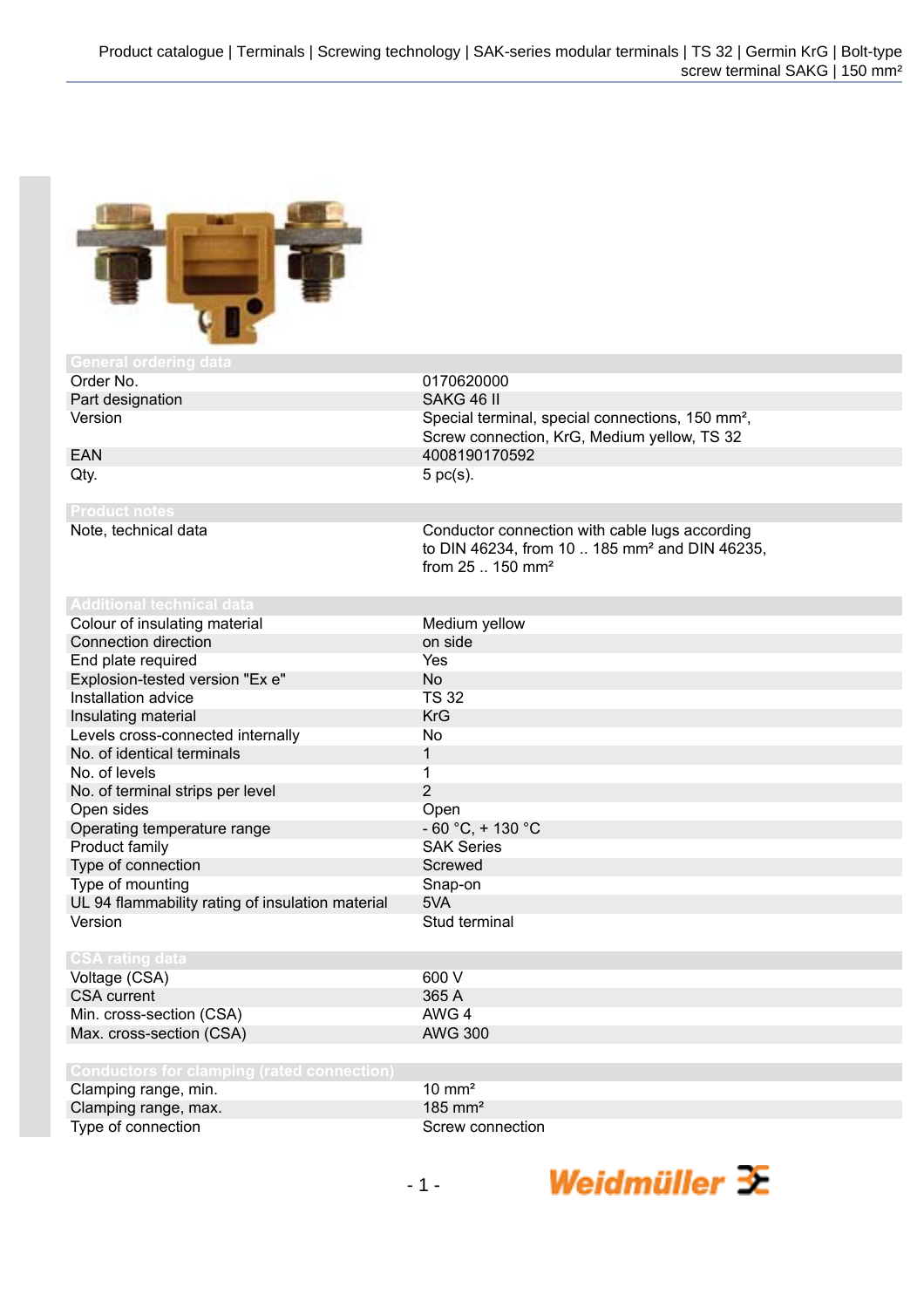| <b>Conductors for clamping (rated connection)</b> |                        |
|---------------------------------------------------|------------------------|
| 2nd type of connection                            | screwed                |
| Connection direction                              | on side                |
| No. of connections                                | $\mathbf{1}$           |
| Clamping screw                                    | M 12                   |
| Tightening torque range                           | 1431 Nm                |
| Solid, min.                                       | $10 \text{ mm}^2$      |
| Solid, max.                                       | $16 \text{ mm}^2$      |
| AWG conductor size, min.                          | <b>AWG 4/0</b>         |
| AWG conductor size, max.                          | kcmil 300              |
| AWG conductor size, min.                          | 107.22 mm <sup>2</sup> |
| AWG conductor size, max.                          | $150$ mm <sup>2</sup>  |
|                                                   |                        |
| <b>Dimensions</b>                                 |                        |
| Width                                             | 46 mm                  |
| Height of lowest version                          | 57 mm                  |
| Length                                            | 106 mm                 |
| Weight                                            | 372.2 g                |
| TS 32 offset                                      | 53 mm                  |
|                                                   |                        |
| <b>Rating data</b>                                |                        |
| Rated cross-section                               | $150$ mm <sup>2</sup>  |
| Rated voltage                                     | 1,000 V                |
| Rated impulse voltage                             | 8 kV                   |
| Rated current                                     | 309 A                  |
| Standards                                         | IEC 60947-7-1          |
| Current with max. conductor                       | 353 A                  |
| Pollution severity                                | 3                      |
|                                                   |                        |
| UL rating data                                    |                        |
| Voltage (UL)                                      | 600 V                  |
| Current (UL)                                      | 285 A                  |
| Min. cross-section (UL)                           | <b>AWG 4/0</b>         |
| Max. cross-section (UL)                           | <b>AWG 300</b>         |
|                                                   |                        |

Approvals institutes



| אר<br>г |  |  |  |
|---------|--|--|--|

| ssuren   |
|----------|
| ETIM 2.0 |
| FTIM 3 0 |

DXF 01123\_SAKG\_46\_II\_DXF.dxf 0170620000\_01123\_SAKG\_46\_II\_STP.stp

EC000897 ETIM 3.0 **ECO00897** Weidmüller  $\mathcal{\mathcal{F}}$